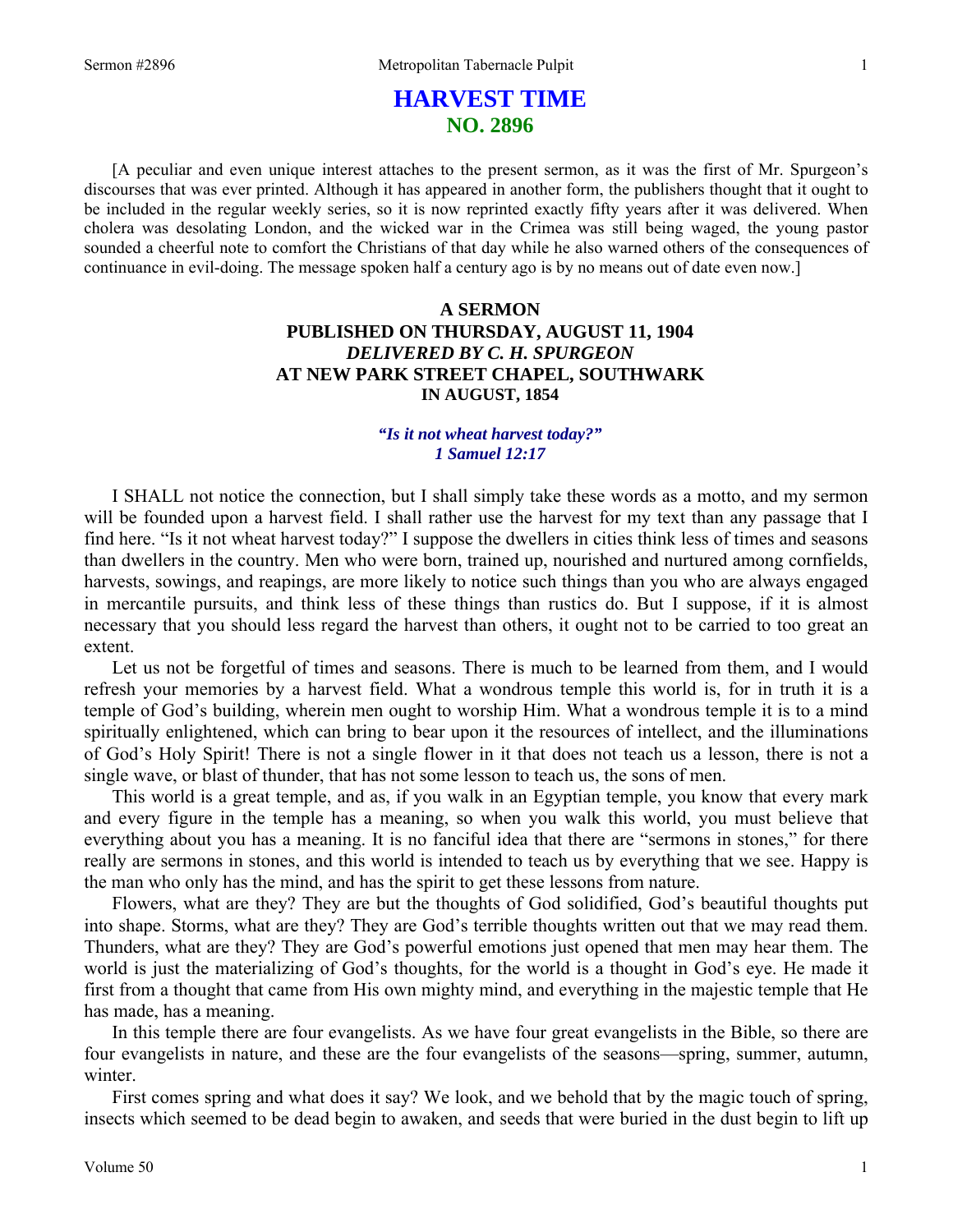their radiant forms. What does spring say? It utters its voice, it says to man, "Though you sleep, you shall rise again, there is a world in which, in a more glorious state, you shall exist, you are but a seed now, and you shall be buried in the dust, and in a little while you shall arise." Spring utters that part of its evangel.

Then comes summer. Summer says to man, "Behold the goodness of a merciful Creator, 'He makes his sun to shine on the evil and on the good,' He sprinkles the earth with flowers, He adorns it with those gems of creation, He makes it blossom like Eden, and bring forth like the garden of the Lord."

Summer utters that, then comes autumn. We shall hear its message. It passes, and forth comes winter, crowned with a coronal of ice, and it tells us that there are times of trouble for man, it points to the fruits that we have stored up in autumn, and it says to us, "Man, take heed that you store up something for yourself; something against the day of wrath, lay up for yourself the fruits of autumn, that you may be able to feed on them in winter."

And when the old year expires, its death knell tells us that man must die, and when the year has finished its evangelistic mission, there comes another to preach the same lesson again.

We are about to let autumn preach. One of these four evangelists comes forth, and it says, "Is it not wheat harvest today?" We are about to take the harvest into consideration in order to learn something from it. May God's most blessed Spirit help His feeble dust and ashes to preach the unsearchable riches of God to your souls' profit!

We shall talk of three joyful harvests and of three sorrowful harvests.

**I.** First, we shall speak of THREE JOYFUL HARVESTS that there will be.

The first joyful harvest that I will mention is *the harvest of the field* which Samuel alluded to when he said, "Is it not wheat harvest today?" We cannot forget the harvest of the field. It is not fit that these things should be forgotten, we ought not to let the fields be covered with corn, and to have their treasures stored away in the barns, and all the while to remain forgetful of God's mercy.

Ingratitude, that worst of ills, is one of the vipers which make their nest in the heart of man, and the creature cannot be slain until divine grace comes there, and sprinkles the blood of the cross upon man's heart. Such vipers die when the blood of Christ is upon them.

Let me just lead you for a moment to a harvest field. You shall see there a most luxuriant harvest, the heavy ears bending down almost to touch the ground, as much as to say, "From the ground I came, I owe myself to the ground, to that I bow my head," just as the good Christian does when he is full of years. He holds his head down the more fruit he has upon him. You see the stalks with their heads hanging down, because they are ripe. And it is goodly and precious to see these things.

Now just suppose the contrary. If this year the ears had been blighted and withered, if they had been like the second ears that Pharaoh saw, very lean and very scanty, what would have become of us? In peace, we might have depended on large supplies from Russia to make up the deficiency, now, in times of war [referring to the war in the Crimea], when nothing can come, what would become of us? We may conjecture, we may imagine, but I do not know that we are able to come to the truth, we can only say, "Blessed be God, we have not yet to reckon on what would have been, but God, seeing one door closed, has opened another."

Seeing that we might not get supplies from those rich fields in the South of Russia, He has opened another door in our own land. "Thou art my own favoured island," says He, "I have loved you, England, with a special love, you are My favored one, and the enemy shall not crush you, and lest you should starve, because provisions are cut off, I will give you your barns full at home, and your fields shall be covered, that you may laugh your enemy to scorn, and say to him, 'You thought you could starve us, and make us perish, but He, who feeds the ravens, has fed His people, and has not deserted His favored land."

There is not one person who is uninterested in this matter. Some say the poor ought to be thankful that there is abundance of bread. So ought the rich. There is nothing which happens to one member of society which does not affect all. The ranks lean upon one another, if there is scarcity in the lower ranks,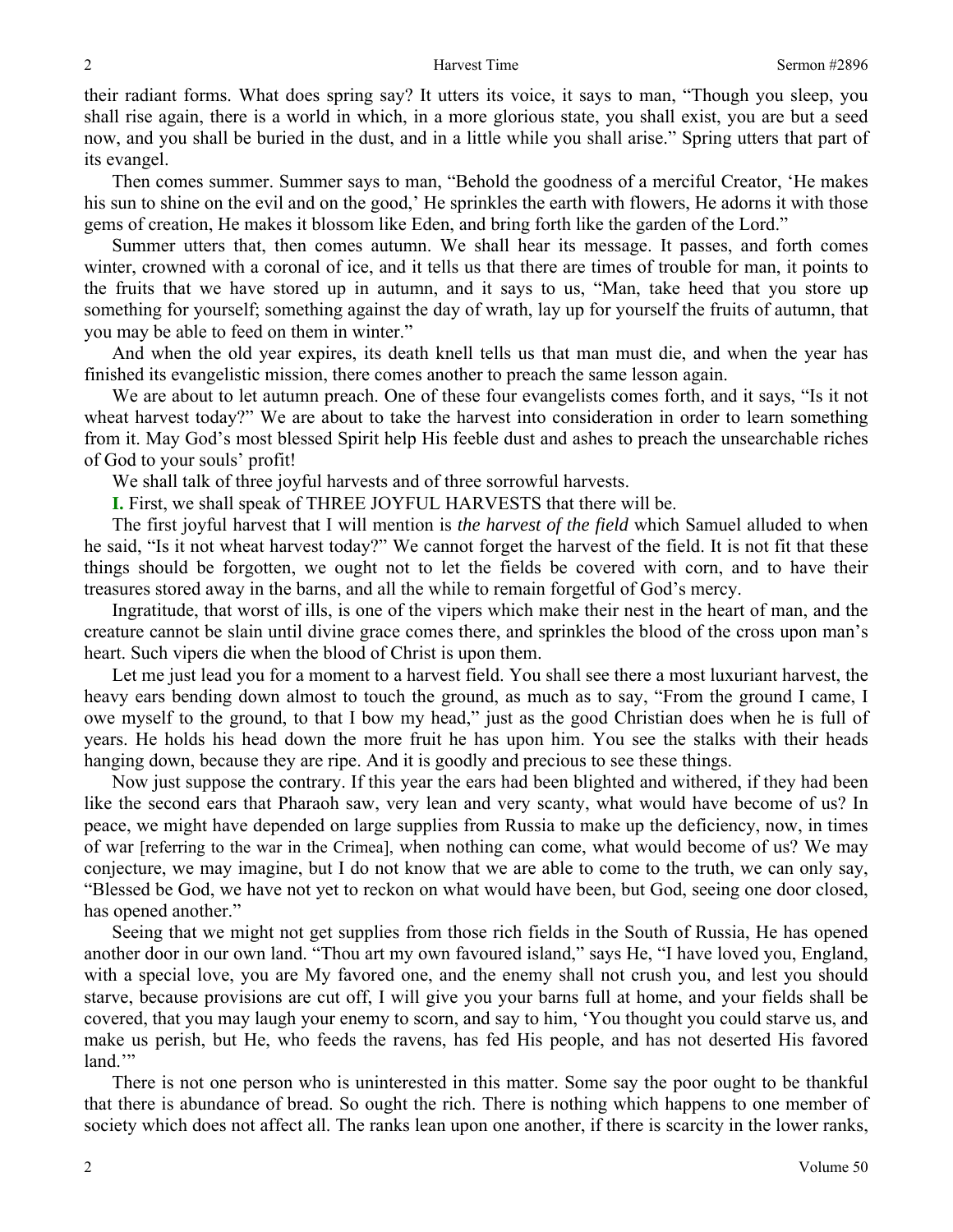it falls upon the next, and the next, and even the Queen upon her throne feels in some degree the scarcity when God is pleased to send it. It affects all men. Let none say, "Whatever the price of corn may be, I can live," but rather bless God who has given you more than enough. Your prayer ought to be, "Give us this day our daily bread," and remember that whatever wealth you have, you must attribute your daily mercies as much to God as if you lived from hand to mouth, and sometimes that is a blessed way of living—when God gives His children the handbasket portion, instead of sending it in a mass. Bless God that He has sent an abundant harvest!

O fearful one, lift up your head! and you discontented one, be you abashed, and let your discontent no more be known! The Jews used to observe the feast of tabernacles when the harvest time came. In the country they always have a "harvest home," and why should not we? I want you all to have one. Rejoice! Rejoice! Rejoice! for the harvest is come—"Is it not wheat harvest today?" Poor desponding soul, let all your doubts and fears be gone. "Thy bread shall be given thee, and thy waters shall be sure." That is one joyful harvest.

Now, the second joyful harvest is *the harvest of every Christian*. In one sense, the Christian is the seed, in another he is a sower. In one sense, he is a seed, sown by God, which is to grow, and ripen, and germinate, till the great harvest time. In another sense, every Christian is a sower sent into the world to sow good seed, and to sow good seed only. I do not say that Christian men never sow any other seed than good seed. Sometimes, in unguarded moments, they take garlic into their hands instead of wheat, and we may sow tares instead of corn.

Christians sometimes make mistakes, and God sometimes suffers His people to fall, so that they sow sins, but the Christian never reaps his sins, Christ reaps them for him. He often has to have a decoction made of the bitter leaves of sin, but he never reaps the fruit of it. Christ has borne the punishment. Yet bear in mind, if you and I sin against God, God will take our sin, and He will get an essence from it that will be bitter to our taste, though He does not make us eat the fruits, yet still He will make us grieve and sorrow over our sins. But the Christian, as I have said, should be employed in sowing good seed, and doing so, he shall have a glorious harvest.

In some sense or other, the Christian must be sowing seed. If God calls him to the ministry, he is a seed sower, if God calls him to the Sabbath school, he is a seed sower, whatever his office, he is a sower of seed.

I sow seed broadcast all over this immense field, I cannot tell where my seed goes. Some are like barren ground, and they refuse to receive the seed that I sow. I cannot help it if any man should do so. I am only responsible to God, whose servant I am.

There are others, and my seed falls upon them, and brings forth a little fruit, but by and by, when the sun is up, because of persecution, they wither away and they die. But I hope there are many who are like the good ground that God has prepared, and when I scatter the seed abroad, it falls on good ground, and brings forth fruit to an abundant harvest.

Ah! the minister has a joyful harvest, even in this world, when he sees souls converted. I have had a harvest time when I have led the sheep down to the washing of baptism, when I have seen God's people coming out from the mass of the world, and telling what the Lord has done for their souls—when God's children are edified, and built up, it is worth living for, and worth dying ten thousand deaths for, to be the means of saving one soul. What a joyful harvest it is when God gives us converted ones by tens and hundreds, and adds to His church abundantly such as shall be saved!

Now I am like a farmer just at this season of the year. I have got a good deal of wheat down, and I want to get it into the barn, for fear the rain comes and spoils it. I believe I have got a great many, but they will persist in standing out in the field. I want to get them into the barns. They are good people, but they do not like to make a profession, and join the church. I want to get them into my Master's granary, and to see Christians added to the church. I see some holding down their heads and saying, "He means us." So I do. You ought before this to have joined Christ's church, and unless you are fit to be gathered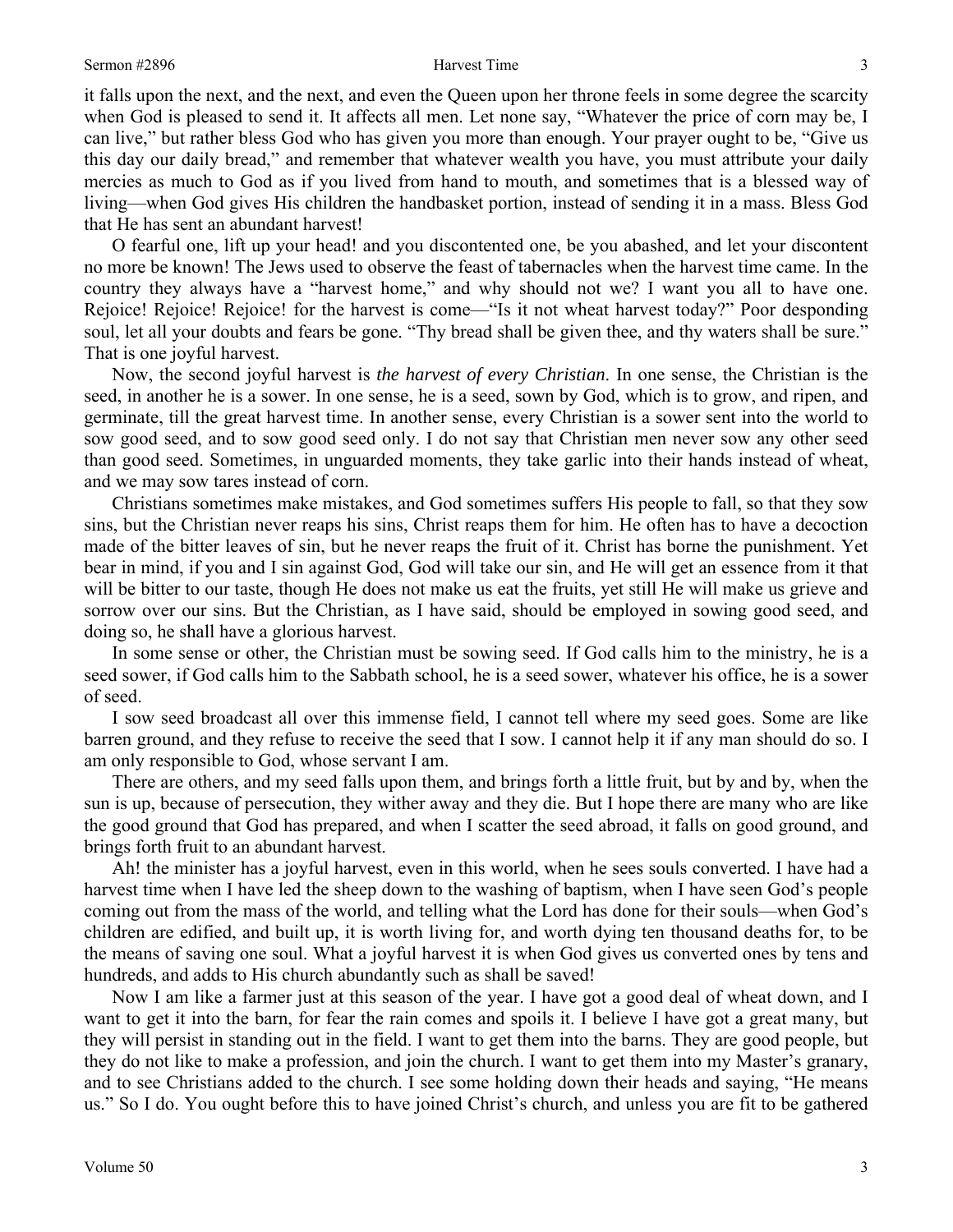into Christ's little garner here on earth, you have no right to anticipate being gathered into that great garner which is in heaven.

Every Christian has his harvest. The Sabbath school teacher has his harvest. He goes and toils, and he ploughs very stony ground often, but he shall have his harvest. Oh, poor laboring Sabbath school teacher, have you seen no fruit yet? Do you say, "Who hath believed our report, and to whom is the arm of the LORD revealed?" Cheer up, you do labor in a good cause, there must be some to do your work. Have you seen no children converted? Fear not—

> *"Though seed lie buried long in dust, It shan't deceive your hope, The precious grain can ne'er be lost, For God insures the crop."*

Go on sowing still, and you shall have a harvest when you shall see children converted. I have known some Sabbath school teachers who could count a dozen, or twenty, or thirty children, who have one after another, come to know the Lord Jesus Christ, and to join the church. But if you should not live to see it on earth, remember you are only accountable for your labor, and not for your success. Sow still, toil on! "Cast thy bread upon the waters: for thou shalt find it after many days." God will not allow His Word to be wasted, it shall not return unto Him void, but shall accomplish that which He pleases.

There may be a poor mother, who has often been sad. She has a son and a daughter, and she has been always praying that God might convert their souls. Mother, your son is an ungainly boy still, he grieves your heart, still the hot tears scald your cheeks on account of him. And you, Father, you have reproved him often, he is a wayward son, and he is still running the downward road. Cease not to pray! O my brethren and sisters, who are parents, you shall have a harvest!

There was a boy once, a very sinful child, who listened not to the counsel of his parents, but his mother prayed for him, and now he stands to preach to this congregation every Sabbath. And when his mother thinks of her firstborn preaching the Gospel, she reaps a glorious harvest that makes her a glad woman.

Now, fathers and mothers, such may be your case. However bad your children are at present, still press toward the throne of grace, and you shall have a harvest. What think you, mother, would you not rejoice to see your son a minister of the Gospel, your daughter teaching and assisting in the cause of God? God will not suffer you to pray, and your prayers be unheeded.

Young man, your mother has been wrestling for you a long time, and she has not won your soul yet. What think you? You defraud your mother of her harvest! If she had a little patch of ground, hard by her cottage, where she had sown some wheat, would you go and burn it? If she had a choice flower in her garden, would you go and trample it under foot? But by going on in the ways of the reprobate, you are defrauding your father and your mother of their harvest.

Perhaps there are some parents who are weeping over their sons and daughters, who are hardened and unconverted. O God, turn their hearts! for bitter is the doom of that man who goes to hell over the road that is washed by his mother's tears, stumbles over his father's reproofs, and tramples on those things which God has put in his way—his mother's prayers and his father's sighs. God help that man who dares to do such a thing as that! And it is wondrous grace if He does help him.

You shall have a harvest, whatever you are doing. I trust you are all doing something. If I cannot mention what your peculiar engagement is, I trust you are all serving God in some way, and you shall assuredly have a harvest wherever you are scattering your seed. But suppose the worst—if you should never live to see the harvest in this world, you shall have a harvest when you get to heaven. If you live and die a disappointed man in this world, you shall not be disappointed in the next.

I think how surprised some of God's people will be when they get to heaven. They will see their Master, and He will give them a crown, "Lord, what is that crown for?" "That crown is because you did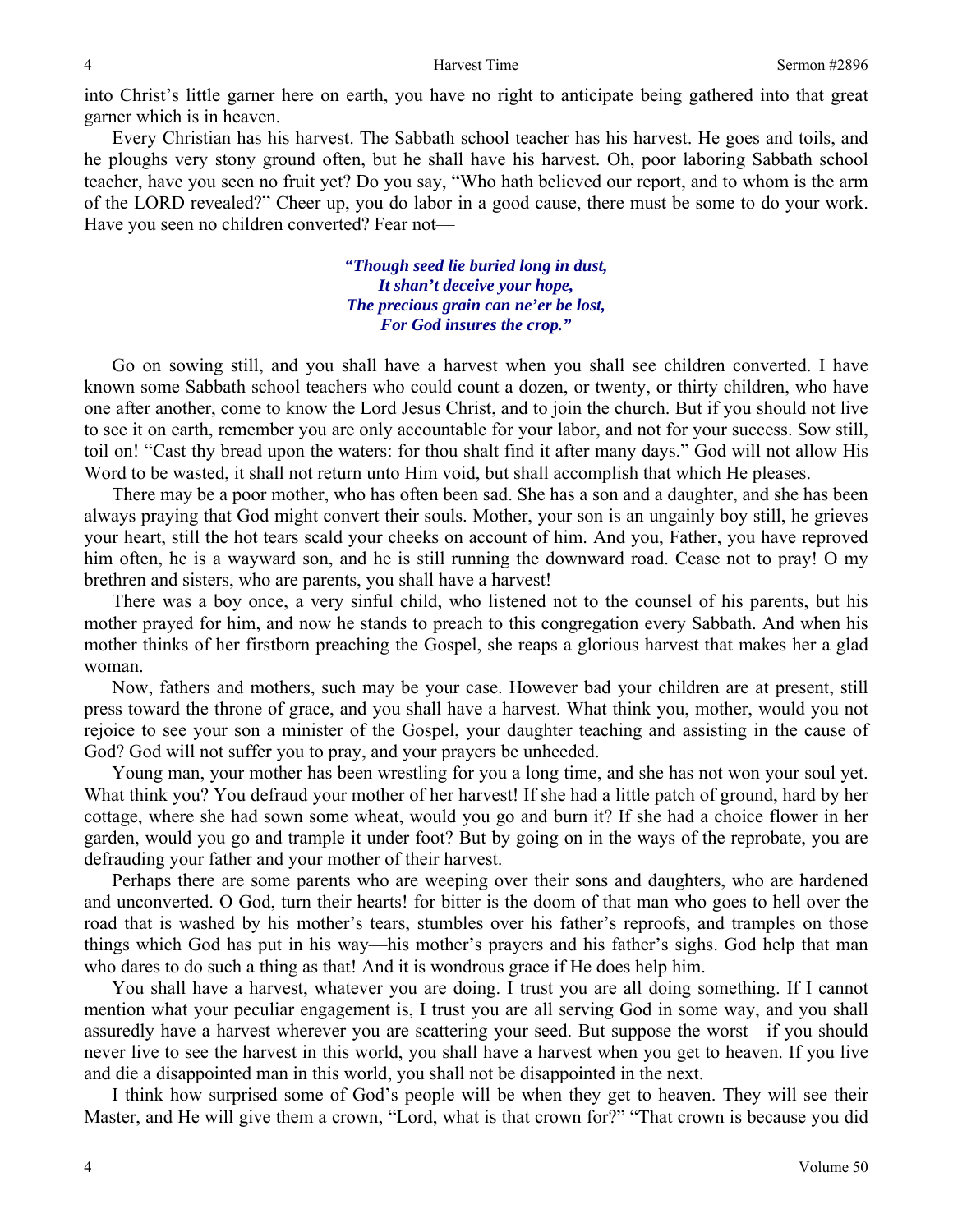give a cup of cold water to one of My disciples." "What! A crown for a cup of cold water?" "Yes," says the Master, "that is how I pay My servants. First I give them grace to give the cup of water, and then, having given them grace, I give them a crown." "Wonders of grace to God belong." He that sows liberally shall reap liberally, and he that sows grudgingly shall reap sparingly.

Ah, if there could be grief in heaven, I think it would be the grief of some Christians who had sown so very little. After all, how little the most of us ever sow! I know I sow but very little compared with what I might. How little any of you sow! Just add up how much you give to God in the year. I am afraid it would not come to a farthing per cent. Remember, you reap according to what you sow.

O my friends, what surprise some of you will feel when God pays you for sowing one single grain! The soil of heaven is rich in the extreme. If a farmer had such ground as there is in heaven, he would say, "I must sow a great many acres of land," and so let us strive, for the more we sow, the more shall we reap in heaven. Yet remember it is all of grace, and not of debt.

Now, beloved, I must very hastily mention the third joyful harvest. We have had the harvest of the field, and the harvest of the Christian. We are now to have another, and that is *the harvest of Christ.* 

Christ had His sowing times. What bitter sowing times they were! Christ was one who went out bearing precious seed. Oh, I picture Christ sowing the world! He sowed it with tears, He sowed it with drops of blood, He sowed it with sighs, He sowed it with agony of heart, and at last He sowed Himself in the ground, to be the seed of a glorious crop.

What a sowing time His was! He sowed in tears, in poverty, in sympathy, in grief, in agony, in woes, in suffering, and in death. He shall have a harvest too. Blessings on His name, JEHOVAH swears it, the everlasting predestination of the Almighty has settled that Christ shall have a harvest. He has sown, and He shall reap; He has scattered, and He shall gather in. "He shall see his seed, he shall prolong His days; and the pleasure of the LORD shall prosper in his hands."

My friends, Christ has begun to reap His harvest. Yea, every soul that is converted is part of His reward, every one who comes to the Lord is a part of it. Every soul that is brought out of the miry clay, and set on the King's highway, is a part of Christ's crop. But He is going to reap more yet. There is another harvest coming, in the latter day, when He shall reap armfuls at a time, and gather the sheaves into His garner. Now, men come to Christ in ones and twos and threes, but then, they shall come in flocks, so that the church shall say, "Who are these that come in as doves to their windows?"

There shall be a greater harvest when time shall be no more. Turn to the fourteenth chapter of Revelation, and the thirteenth verse, "And I heard a voice from heaven saying unto me, Write, Blessed are the dead which die in the Lord from henceforth: Yea, saith the Spirit, that they may rest from their labours, and their works do follow them." They do not go before them, and win them heaven. "And I looked, and behold a white cloud, and upon the cloud one sat like unto the Son of man, having on his head a golden crown, and in his hand a sharp sickle. And another angel came out of the temple, crying with a loud voice to him that sat on the cloud, Thrust in thy sickle, and reap: for the time is come for thee to reap; for the harvest of the earth is ripe. And he that sat on the cloud thrust in his sickle on the earth; and the earth was reaped."

That was Christ's harvest. Observe but one particular. When Christ comes to reap His field, He comes with a crown on. There are the nations gathered together before that crowned Reaper!

> *"They come, they come: the exiled bands, Where'er they rest or roam; They heard His voice in distant lands, And hastened to their home."*

There they stand; one great army before God. Then comes the crowned Reaper from His throne, He takes His sharp sickle, and see Him reap sheaf after sheaf, and He carries them up to the heavenly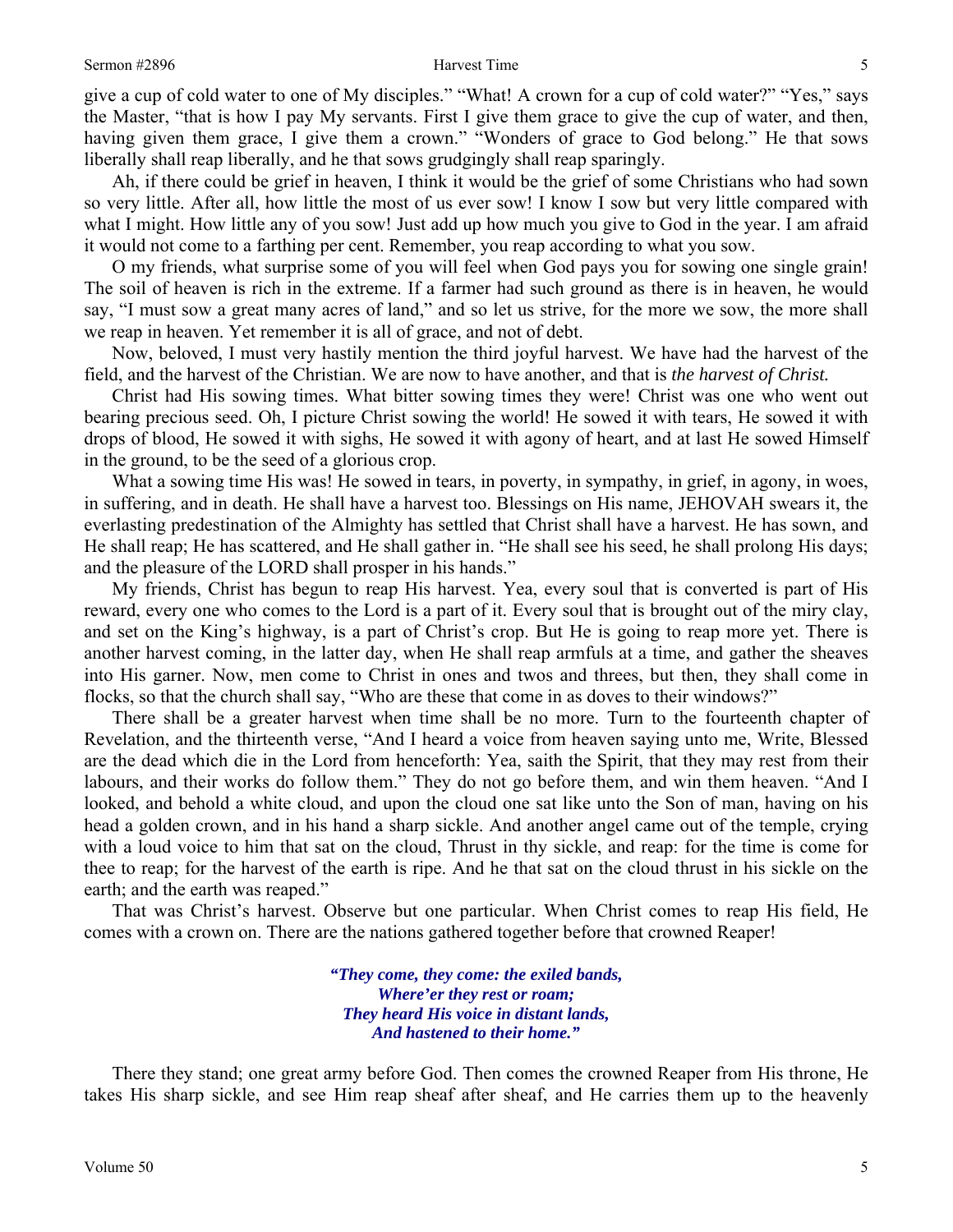garner. Let us ask the question of ourselves, whether we shall be among the reaped ones—the wheat of the Lord.

Notice again, that there was first a harvest, and then a vintage. The harvest is the righteous, the vintage is the wicked. When the wicked are gathered, an angel gathers them, but Christ will not trust an angel to reap the righteous. "He that sat on the cloud thrust in his sickle." O my soul, when you come to die, Christ will Himself come for you, when you are to be cut down, He that sits upon the throne will cut you down with a very sharp sickle, in order that He may do it as easily as possible. He will be the Reaper Himself, no reaper will be allowed to gather Christ's saints in, but Christ the King of saints.

Oh, will it not be a joyful harvest when all the chosen race, every one of them, shall be gathered in? There is a little shriveled grain of wheat that has been growing somewhere on the headland, and that will be there. There are a great many who have been hanging down their heads, heavy with grain, and they will be there too. They will all be gathered in.

> *"His honor is engaged to save The meanest of His sheep; All that His heavenly Father gave His hands securely keep."*

**II.** But now we are obliged to turn to THE THREE SAD HARVESTS. Alas! Alas, the world was once like an Eolian harp, every wind that blew upon it gave forth melody, now the strings are all unstrung, and they are full of discord, so that when we have a strain of joy, we must have the deep bass of grief to come after it.

The first sad harvest is *the harvest of death*. We are all living, and what for? For the grave. I have sometimes sat me down, and had a reverie like this. I have thought, Man, what is he? He grows and grows, till he comes to his prime, and when he is forty-five, if God spare him, perhaps he has then gained the prime of life. What does he do then? He continues where he is a little while, and then he goes down the hill, and if he keeps on living, what is it for? To die.

But there are many chances to one, as the world has it, that he will not live to be seventy. He may die very early. Do we not all live to die? But none shall die till they are ripe. Death never reaps his corn green, he never cuts his corn till it is ripe. The wicked die, but they are always ripe for hell when they die, the righteous die, but they are always ripe for heaven when they die.

That poor thief there, who had not believed in Jesus, perhaps an hour before he died,—he was as ripe as a seventy years' saint. The saint is always ready for glory whenever death, the reaper comes, and the wicked are always ripe for hell whenever God pleases to send for them. Oh, that great reaper, he sweeps through the earth, and mows his hundreds and thousands down!

It is all still, death makes no noise about his movements, and he treads with velvet footfall over the earth, that ceaseless mower, none can resist him. He is irresistible, and he mows, and mows, and cuts them down. Sometimes he stops and whets his scythe, he dips his scythe in blood, and then he mows us down with war, then he takes his whetstone of cholera, and mows down more than ever. Still he cries, "More! More! More!"

Ceaselessly that work keeps on! Wondrous mower! Wondrous reaper! Oh, when you come to reap me, I cannot resist you, for I must fall like others—when you come, I shall have nothing to say to you. Like a blade of corn I must stand motionless, and you must cut me down! But oh! may I be prepared for your scythe! May the Lord stand by me, and comfort me, and cheer me; and may I find that death is an angel of life—that death is the portal of heaven, the vestibule of glory!

There is a second sad harvest, and that is *the harvest that the wicked man has to reap*. Thus saith the voice of inspiration, "Whatsoever a man soweth, that shall he also reap." Now there is a harvest that every wicked man has to reap in this world. No man ever sins against *his body* without reaping a harvest for it. The young man says, "I have sinned with impunity." Stay, you young man! go to that hospital,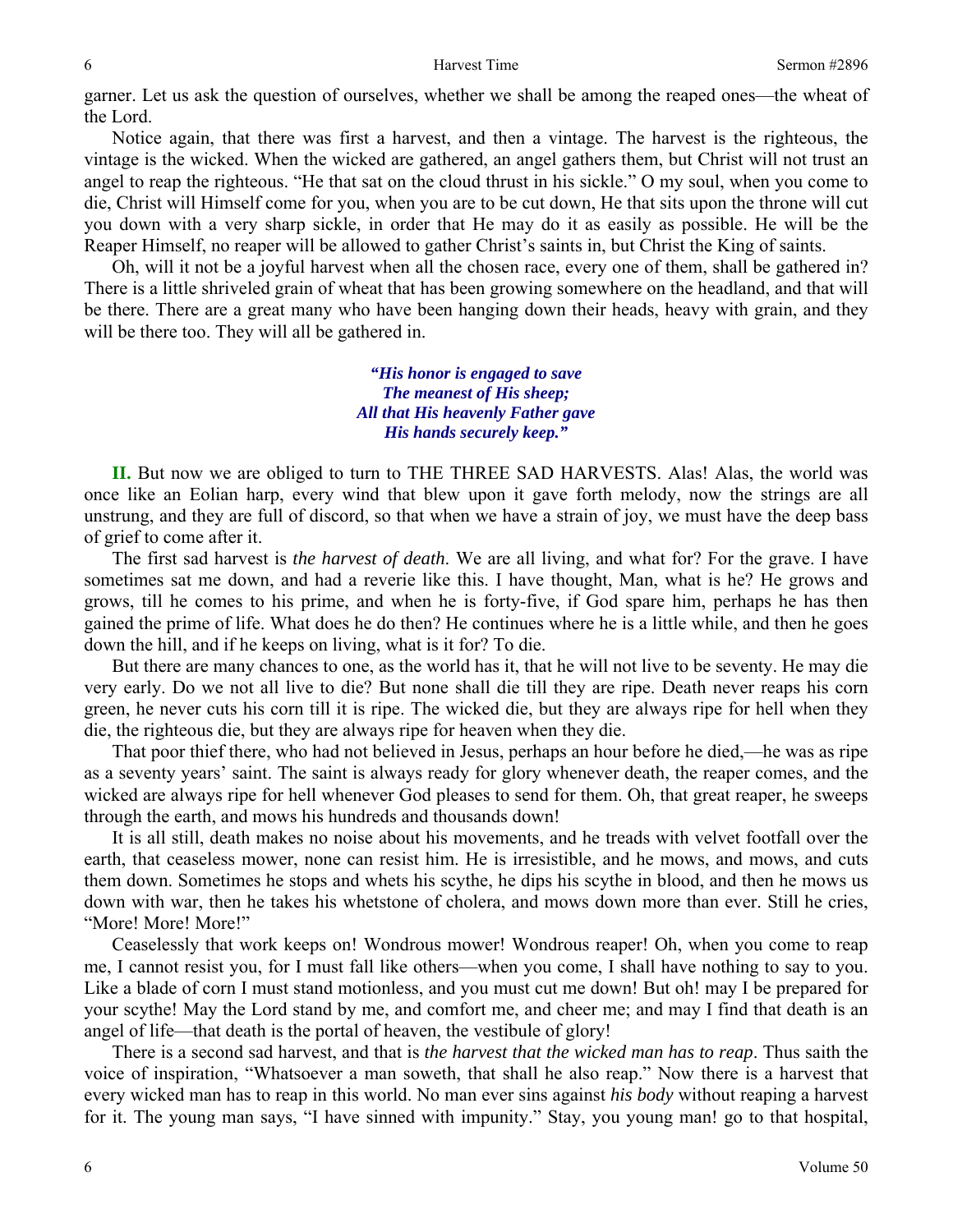and see sufferers writhing in their agony. See that staggering, bloated wretch, and I tell you, stay your hand! lest you become like him! Wisdom bids you stop, for your steps lead down to hell. If you enter into the house of the strange woman, you shall reap a harvest.

There is a harvest that every man reaps if he sins against *his fellows*. The man who sins against his fellow creature shall reap a harvest. Some men walk through the world like knights with spurs on their heels, and think they may tread on whom they please, but they shall find their mistake. He who sins against others, sins against himself, that is nature. It is a law in nature that a man cannot hurt his fellows without hurting himself. Now you who cause grief to others' minds, do not think the grief will end there, you will have to reap a harvest even here.

Again, a man cannot sin against *his estate* without reaping the effects of it. The miserly wretch, who hoards up his gold, sins against his gold. It becomes cankered, and from those golden sovereigns he will have to reap a harvest, yes, that miserly wretch, sitting up at night, and straining his weary eyes to count his gold, that man reaps his harvest.

And so does the young spendthrift. He will reap his harvest when all his treasure is exhausted. It is said of the prodigal, that "no man gave unto him"—none of those that he used to entertain—and so the prodigal shall find it. No man shall give anything to him.

Ah! But the worst harvest will be that of those who sin against *the church of Christ*. I would not that a man should sin against his body, I would not that a man should sin against his estate, I would not that a man should sin against his fellows, but most of all, I would not have him touch Christ's church. He that touches one of God's people touches the apple of His eye. When I have read of some people finding fault with the servants of the Lord, I have thought within myself, "I would not do so."

It is the greatest insult to a man to speak ill of his children. You speak ill of God's children, and you will be rewarded for it in everlasting punishment. There is not a single one of God's family whom God does not love, and if you touch one of them, He will have vengeance on you. Nothing puts a man on his mettle like touching his children, and if you touch God's church, you will have the direst vengeance of all. The hottest flames of hell are for those who touch God's children.

Go on, sinner, laugh at religion if you please, but know that it is the blackest sin in the whole catalog of crime. God will forgive anything sooner than that, and though that is not unpardonable, yet if not repented of, it will meet the greatest punishment. God cannot bear that His elect should be touched, and if you do so, it is the greatest crime you can commit.

The third sad harvest is *the harvest of almighty wrath,* when the wicked at last are gathered in. In the fourteenth chapter of Revelation, you will see that the vine of the earth was cast into the winepress of the wrath of God, and after that, the winepress was trodden without the city, and blood came out, up to the horses' bridles—a wonderful figure to express the wrath of God! Suppose then, some great winepress in which our bodies are put like grapes, and suppose some mighty giant comes and treads us all under foot, that is the idea—that the wicked shall be cast together, and be trodden underfoot until the blood runs out up to the horses' bridles. May God grant of His sovereign mercy, that you and I may never be reaped in that fearful harvest, but that rather we may be written among the saints of the Lord!

You shall have a harvest in due season if you faint not. Sow on, brother, sow on, sister, and in due time you shall reap an abundant harvest. Let me tell you one thing, if the seed you have sown a long while, has never come up. I was told once, "When you sow seeds in your garden, put them in a little water overnight, they will grow all the better for it." So, if you have been sowing your seed, put it into tears, and it will make your seed germinate better. "They that sow in tears shall reap in joy." Steep your seed in tears, and then put it into the ground, and you shall reap in joy.

No bird can devour that seed, no bird can hold it in its mouth. No worm can eat it, for worms never eat seeds that are sown in tears. Go your way and when you weep most, then it is that you sow best. When most cast down, you are doing best. If you come to the prayer meeting, and have not a word to say, keep on praying, do not give it up, for you often pray best when you think you pray worst. Go on, and in due season, by God's mighty grace, you shall reap if you faint not.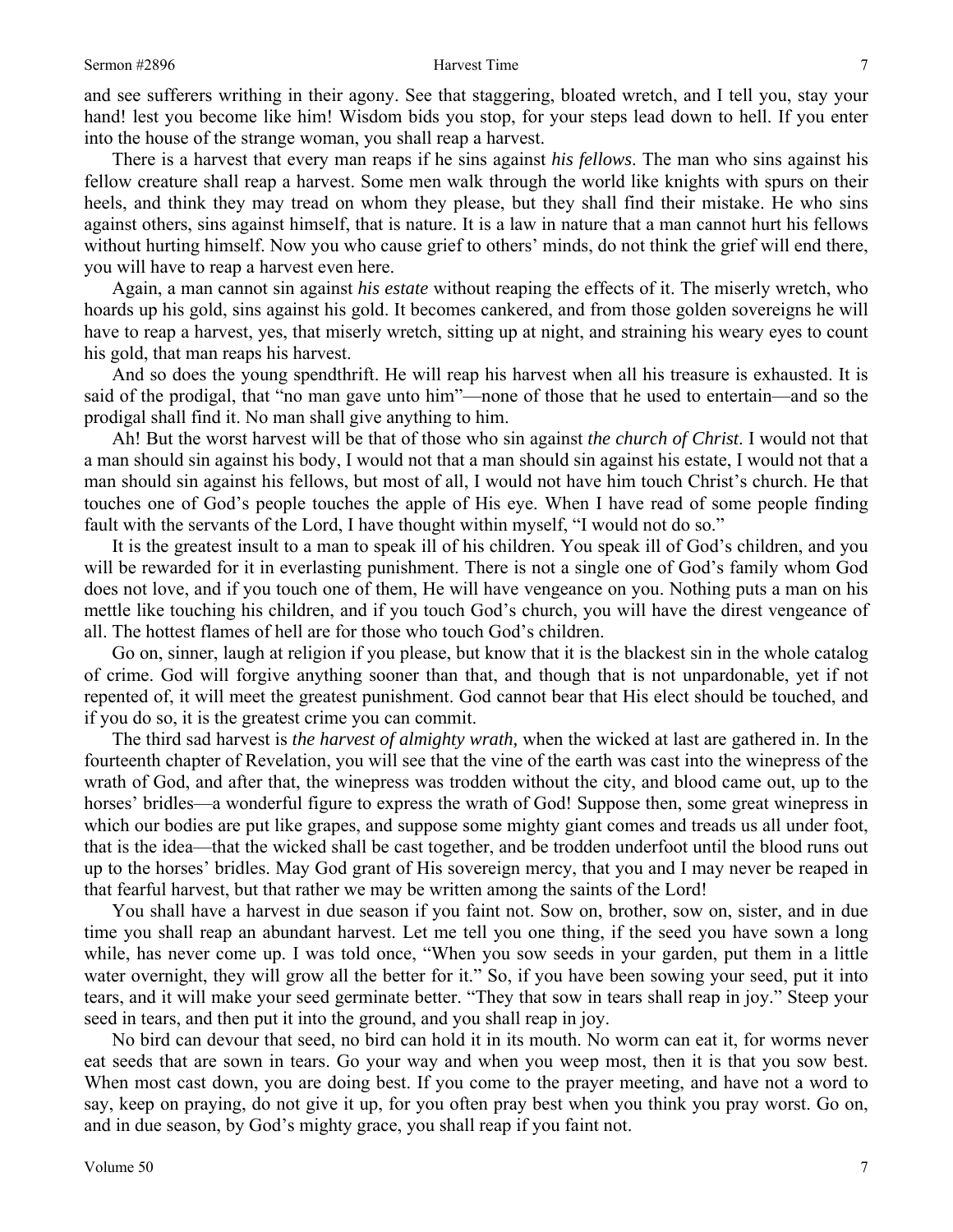### **EXPOSITION BY C. H. SPURGEON**

### *1 SAMUEL 12*

In Samuel's old age, the people desired to have a king, and though it went much against the grain, yet, by the Lord's advice, Samuel consented to it. Here he makes his last protest.

**Verse 1.** *And Samuel said unto all Israel, Behold, I have hearkened unto your voice in all that ye said unto me, and have made a king over you.* 

"I have not stood in your way. I have not sought my own honor. I have at once frankly resigned my office among you."

**2.** *And now, behold, the king walketh before you: and I am old and grayheaded; and, behold, my sons are with you: and I have walked before you from my childhood unto this day.* 

"My sons come here today, not as my successors, but as fellow subjects with you of your newly chosen king, they are not in opposition to him any more than I am."

Like an old servant who is about to be dismissed, Samuel asks them to bear witness to his character, and this he does, partly as a lesson to the king who had taken his place, and partly as a clearance of himself in rendering up his charge.

**3.** *Behold, here I am: witness against me before the LORD, and before his anointed: whose ox have I taken? or whose ass have I taken? or whom have I defrauded? whom have I oppressed? or of whose hand have I received any bribe to blind my eyes therewith? and I will restore it to you.* 

It is so usual a thing, among Oriental judges and rulers, to expect bribes, that you cannot in those countries, take a single step in a court of law without bribery. It was therefore a very unusual circumstance that Samuel should be able to challenge anybody to say that he had ever wrongfully taken so much as a single farthing. And the great rulers in those countries, are accustomed to enrich themselves by levying heavy taxes upon the people.

But Samuel affirmed that his services had been perfectly gratuitous, so that all he had done for the people had cost them nothing. If they had any fault to find with his government, it could only be because it had been so just and also so cheap, his yoke had indeed been easy to their necks. What a fine sight it is to see an old man thus able to challenge all who had known him, throughout a long life, to testify that he had not led a selfish life, or studied his own interests even in the least degree!

**4-5.** *And they said, Thou have not defrauded us, nor oppressed us, neither hast thou taken ought of any man's hand. And he said unto them, The LORD is witness against you, and his anointed is witness this day, that ye have not found ought in my hand. And they answered, He is witness.* 

In the most solemn way, they cleared him, when he rendered to them the account of his stewardship, they all bore witness that everything had been done, not merely according to strict rectitude, but in the most generous spirit of self-consecration. May all of us be enabled so to live that, when our sun goes down, it shall be as cloudless a sunset as was that of Samuel!

**6-8.** *And Samuel said unto the people, It is the LORD that advanced Moses and Aaron, and that brought your fathers up out of the land of Egypt. Now therefore stand still, that I may reason with you before the LORD of all the righteous acts of the LORD, which he did to you and to your fathers. When Jacob was come into Egypt, and your fathers cried unto the LORD, then the LORD sent Moses and Aaron, which brought forth your fathers out of Egypt, and made them dwell in this place.* 

A remembrance of past mercies is very profitable to us. National mercies ought not to be forgotten, and personal favors should always be fresh in our memory. Alas! the old proverb is only too true, "Bread that is eaten is soon forgotten." So is it even with the bread which God gives us, we eat it, yet soon forget the hand that fed us. Let it not be so with us.

**9-11.** *And when they forgat the LORD their God, he sold them into the hand of Sisera, captain of the host of Hazor, and into the hand of the Philistines, and into the hand of the King of Moab, and they*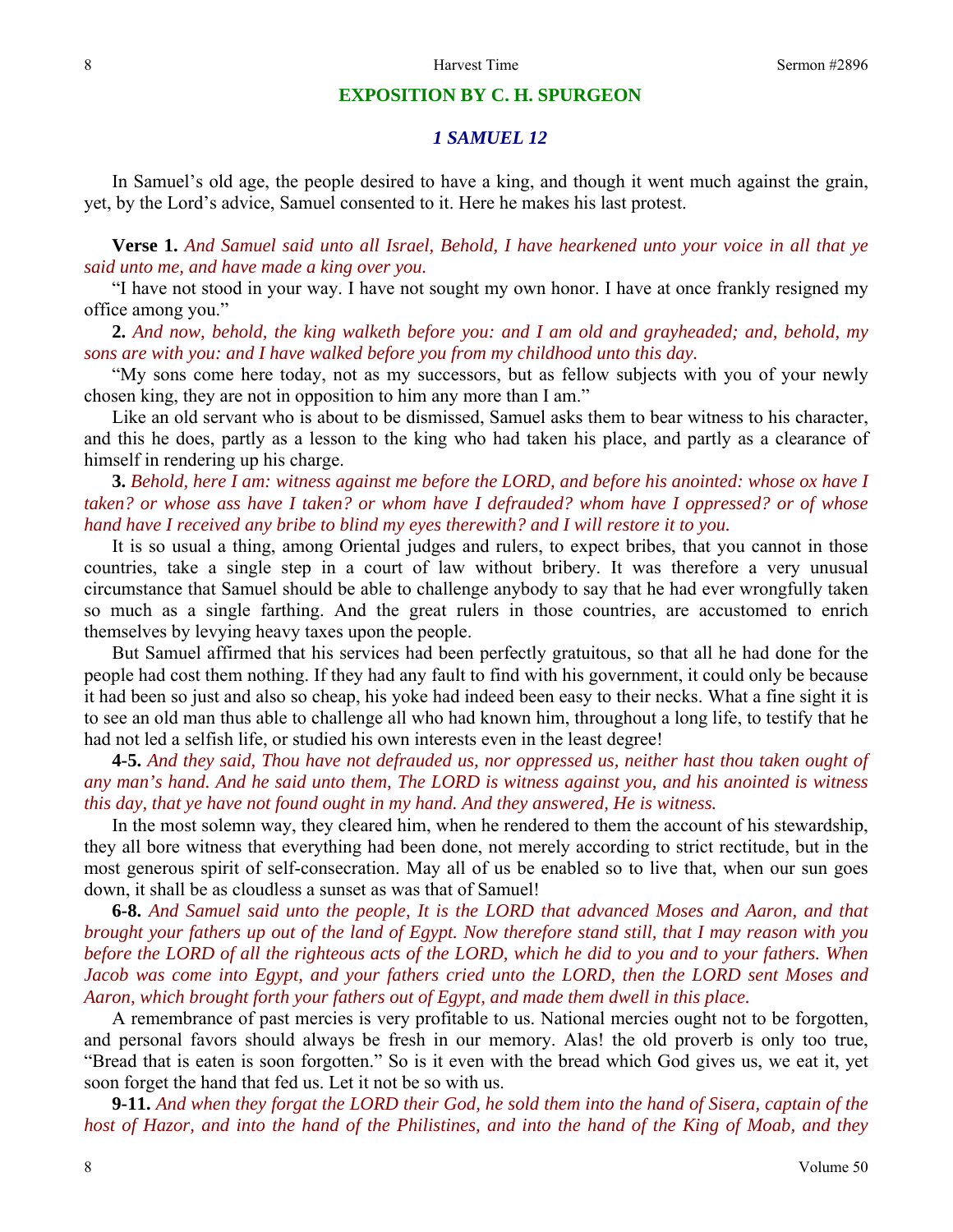*fought against them. And they cried unto the LORD, and said, we have sinned, because we have forsaken the LORD, and have served Baalim and Ashtaroth: but now deliver us out of the hand of our enemies, and we will serve thee. And the LORD sent Jerubbaal, and Bedan, and Jephthah, and Samuel, and delivered you out of the hand of your enemies on every side, and you dwelled safe.* 

They often transgressed, and were as often afflicted, but whenever they returned to the Lord with their confession of sin, and again sought His mercy, He was always quick to deliver them. Let us profit by their experience. Have we brought ourselves into trouble through sin? Have we wandered and backslidden, and are our hearts therefore heavy? Let us return unto the Lord, and confess our sin, for He has not cast us away, He will turn again at the voice of our cry, He will forgive us, and graciously receive us unto Himself again.

**12-13.** *And when ye saw that Nahash the king of the children of Ammon came against you, ye said unto me, Nay; but a king shall reign over us: when the LORD your God was your king. Now therefore behold the king whom ye have chosen, and whom you have desired! and, behold, the LORD hath set a king over you.* 

"He has consented to your request, though it was a foolish one." Remember, brethren, it is not every answer to prayer that is a token of God's favor. If our prayers are very foolish, and even if there is sin in them, God may sometimes give us what we ask in order to show us our folly, and make us smart for having offered such a prayer. Though, under God's government, they had been most highly privileged, they must needs have a king, like the nations which were not so favored. "So now," says Samuel, "God has given you this king, so do your best with him." Samuel had a hopeful spirit, and he hoped that though the circumstances were not as he would have wished them to be, yet that the people might do well after all.

**14-17.** *If ye will fear the LORD, and serve him, and obey his voice, and not rebel against the commandment of the LORD, then shall both ye and also the king that reigneth over you continue following the LORD your God: but if ye will not obey the voice of the LORD, but rebel against the commandment of the LORD, then shall the hand of the LORD be against you, as it was against your fathers.* 

*Now therefore stand and see this great thing, which the LORD will do before your eyes. Is it not wheat harvest today? I will call unto the LORD, and he shall send thunder and rain; that ye may perceive and see that your wickedness is great, which ye have done in the sight of the LORD, in asking you a king.* 

This was to be a token to them that Samuel was God's prophet. On a previous occasion, in answer to his prayer, God had thundered against the Philistines, but this time, His thunder was His voice against Israel.

In reading the Bible, we must always remember that it was not written in England but in Palestine. Wheat harvest there takes place about the month of May, when the weather is usually settled, and such things as thunder and rain are almost unknown. It was extraordinary, therefore, as when we speak of "a bolt out of the blue."

**18-19.** *So Samuel called unto the LORD; and the LORD sent thunder and rain that day: and all the people greatly feared the LORD and Samuel. And all the people said unto Samuel, Pray for thy servants unto the LORD thy God, that we die not: for we have added unto all our sins this evil, to ask for a king.* 

That thunderstorm was a powerful preacher to them, and the rain drops that fell so copiously, brought the tear drops into their eyes. The phenomena of nature frequently impress men with a sense of God's power, and prostrate them before Him.

**20-22.** *And Samuel said unto the people, Fear not: ye have done all this wickedness: yet turn not aside from following the LORD, but serve the LORD with all your heart; and turn ye not aside: for then should ye go after vain things, which cannot profit nor deliver; for they are vain. For the LORD will not forsake his people for his great name's sake: because it hath pleased the LORD to make you his people.*